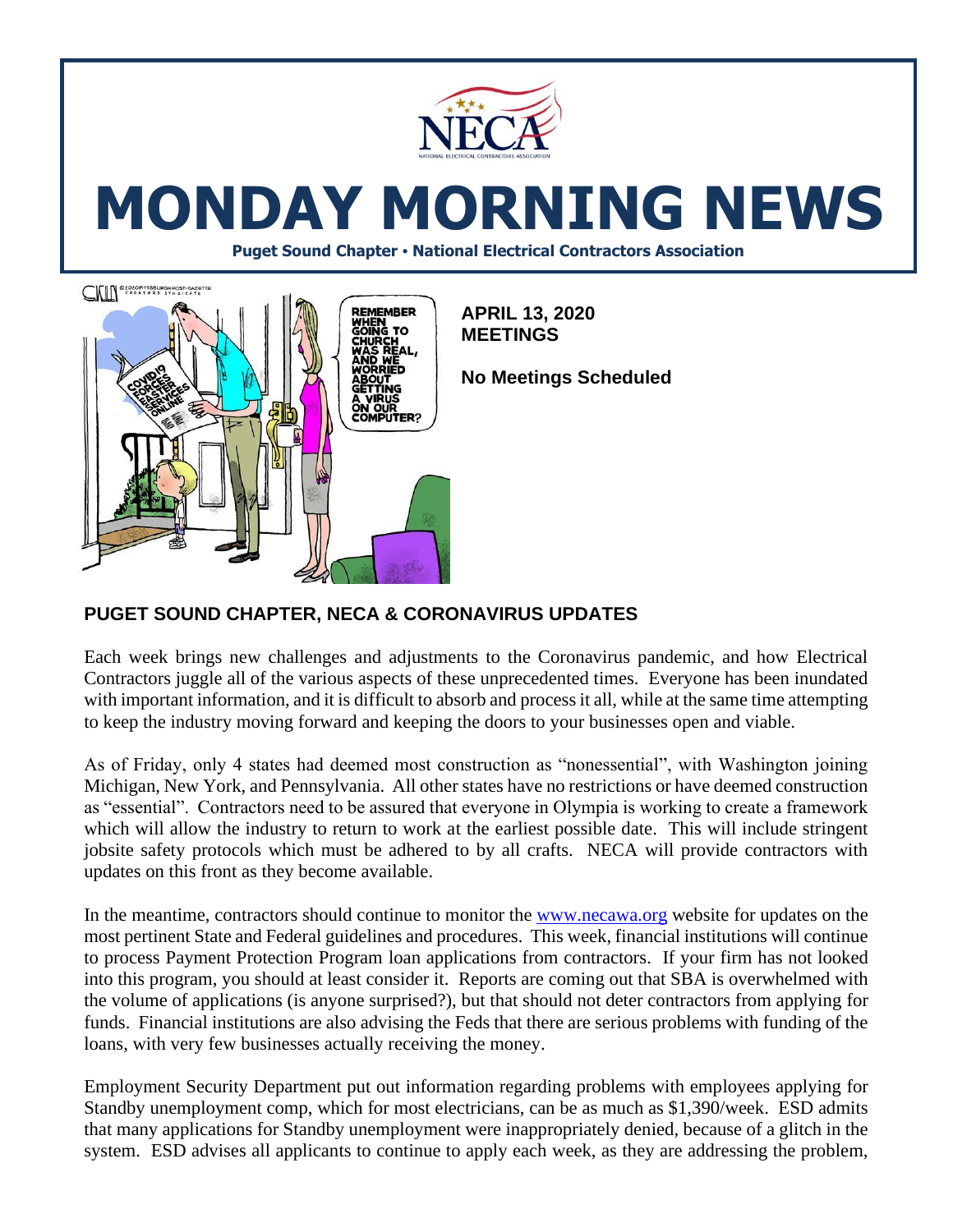and will eventually be able to pay employees on Standby from the first day they were placed in this status. Even with the Washington State Stay at Home Order, most employees do not qualify for the Federal Paid Sick Leave or Paid Expanded Family Medical Leave Programs, which were implemented on April 1st. However, the expanded eligibility and benefits for Standby Unemployment have made that program the "first choice" for most workers. Call the Chapter Office if you have questions on any of these programs.

For Healthcare concerns, most electricians have approximately 5 months of dollar bank (in L.U. 46 jurisdiction), so they should have ample coverage for the foreseeable future. For non-bargaining employees on the Associate Healthcare Plan, firms can continue to pay for their employees' healthcare while they are on temporary Standby unemployment comp – but employers are not obligated to do so. These employees would also be eligible for COBRA if the firm does not continue healthcare benefits during the Standby period. There could be issues if non-bargaining unit employees on Standby remain on the Company's Associate Healthcare Plan, but do not end up eventually returning to employment with the firm. Please call NECA if you have a unique situation for anyone on the Associate Healthcare Plan.

NECA will continue to monitor all aspects of the Coronavirus Pandemic and will work to help contractors comply with the multitude of State and Federal programs, policies, and restrictions/requirements – as they unfold. NECA encourages contractors to continue to share information you receive from all corners of the industry. We really do appreciate hearing from you!

Stay safe and "Let's be careful out there!"

#### **WEEKLY CHAPTER SAFETY COMMITTEE MEETINGS ADDRESSING COVID-19**

To stay current with the latest safety and health requirements and recommendations related to COVID-19, the Chapter has scheduled weekly Zoom Meetings every Friday at 10:00 AM. This is an opportunity to share ideas and resources with our members, to better implement proactive safety measures on our jobsites. If you are interested in participating, please email NECA Director of Safety, Justin Thayer, at [justin@necaseattle.org.](mailto:justin@necaseattle.org)

#### **WASHINGTON STATE SUPREME COURT DENIES SEATTLE'S ATTEMPT FOR INCOME TAX ON WEALTHY HOUSEHOLDS**

Washington's Supreme Court has denied Seattle's bid to reinstate an income tax on wealthy households, declining to hear the city's case and dealing a major blow to advocates for tax system reform in the state. In a majority decision, the Supreme Court on Thursday declined to review the city's request to overturn rulings against the tax by a King County Superior Court judge and the state Court of Appeals. Without issuing an opinion, Supreme Court dismissed Seattle's petition for review and a petition written by the Economic Opportunity Institute (EOI), a Seattle-based progressive think tank. "The petitions for review are both denied," Chief Justice Debra Stephens wrote, without elaboration.

The ruling means Washington and its cities will remain blocked from enacting graduated income taxes, with different rates based on wealth. Some advocates may still see a path forward, because the Supreme Court let stand a decision by the Court of Appeals last year to void a state law that banned taxes on net income. A city like Seattle could respond to the coronavirus health and economic crisis by trying to implement a single-rate income tax with exemptions meant to help poorer people, said John Burbank, EOI's executive director.

"I'm disappointed in the denial for review," Burbank said. "Having said that," letting the Court of Appeals decision on the 1984 law stand, "does clear the way" for new proposals.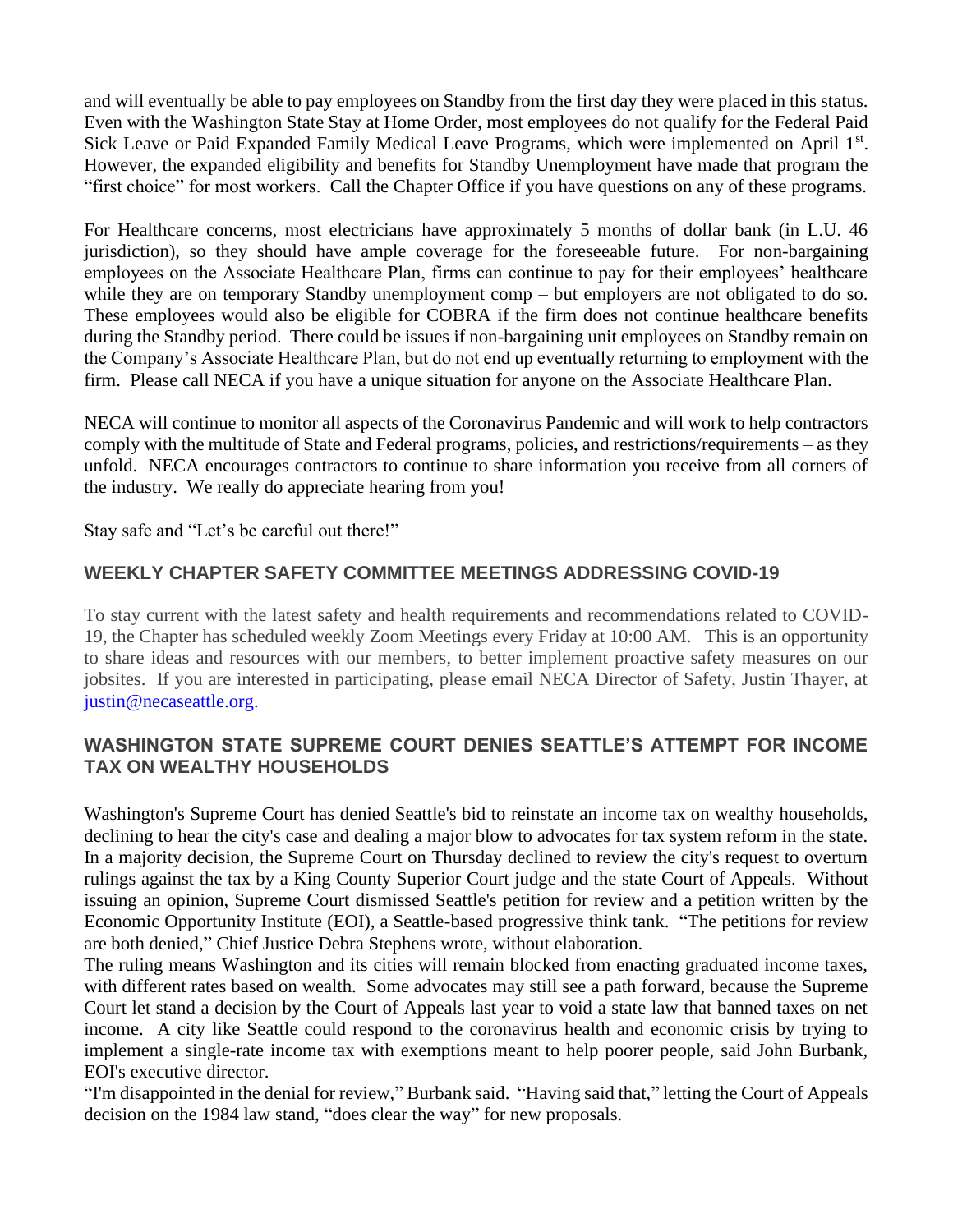"Seattle has the authority to adopt an income tax, and I believe we can craft a proposal that can help make our tax system less regressive," Mayor Jenny Durkan said in a statement.

"We are once again confronted with the reality that in times of crisis, those same residents that earn or have the least are the first to feel economic stings of job loss and instability," Durkan added.

"We must work today to avoid this in the next crisis. As we emerge from this emergency all of us need to rebuild a city that is more just and equitable."

Washington is one of the few states without an income tax, and its system has been labeled by tax reformers as the most regressive, meaning poor residents pay a much higher percentage of their earnings than do rich residents.

When Seattle adopted a 2.25% tax on high-earning households in 2017, supporters said the tax would raise about \$140 million a year to pay for housing, education and transit and could reduce the city's dependence on property and sales taxes.

At the same time, advocates for reform assumed the measure would be challenged and hoped the case would lead the Supreme Court to overturn previous rulings on the issue and pave the way for a statewide progressive income tax.

Seattle's tax did immediately draw lawsuits, with opponents arguing the measure violated the 1984 law that banned Washington cities from taxing net income. King County Superior Court Judge John Ruhl agreed on that point and killed the tax before the city began collecting the money.

The opponents also argued the tax violated a provision of the state constitution that says property must be taxed uniformly -- at the same rate for everyone. Ruhl didn't address that question.

Seattle sought direct review from the state Supreme Court, which declined to hear the case right away. The state Court of Appeals weighed in last year with a mixed decision.

It declared the state's ban on cities taxing net income unconstitutional, citing a technical rule broken by the Legislature back in 1984. But with respect to the constitutionality of the city's tax, the Court of Appeals ruled against Seattle, deferring to the Supreme Court, which has several times in the past ruled that income is property and that property must be taxed uniformly.

Seattle's tax would have applied a 2.25% rate on total income above \$250,000 for individuals and above \$500,000 for married couples. Households with less money wouldn't have been taxed at all.

Supporters of Seattle's tax hailed the Court of Appeals ruling at the time, describing the decision to void the 1984 law as a positive step. They also hoped the Supreme Court would hear the case. The denial went the other way.

"That's the end of the road for this piece of legislation, which, frankly, could not have come at a worse time," Seattle City Attorney Pete Holmes said in a statement about the city's wealth tax.

"The denial of the petition means the Washington state Court of Appeals decision stands ... Seattle has the authority to adopt a flat income tax, but not a progressive one."

Jason Mercier, director of the Center for Government Reform at the conservative Washington Policy Center, described the Court of Appeals decision on the 1984 ban as "bizarre."

But he hailed the Supreme Court's denial of Seattle's case Thursday as a "devastating blow to those who have been trying to circumvent voters and get the courts to allow a graduated income tax without a constitutional amendment."

Mercier said, "extra vigilance will be needed now on efforts to impose a capital gains income tax."

Matthew Davis, an attorney for one of the people who sued to stop Seattle's tax, said he's shocked that the Supreme Court declined to hear the city's case and settle the entire matter more clearly. The denial, he said, "leaves quite a mess."

Burbank said a city could adopt a 1% tax on income with exemptions similar to those already built into the state's property tax system for seniors and less-affluent households.

There also is "a need for a new revenue" statewide, because of the coronavirus crisis, he said. "We're looking at losing probably \$3 billion a year in state revenue, and the answer is not to cut public services and public goods that we need now more than ever."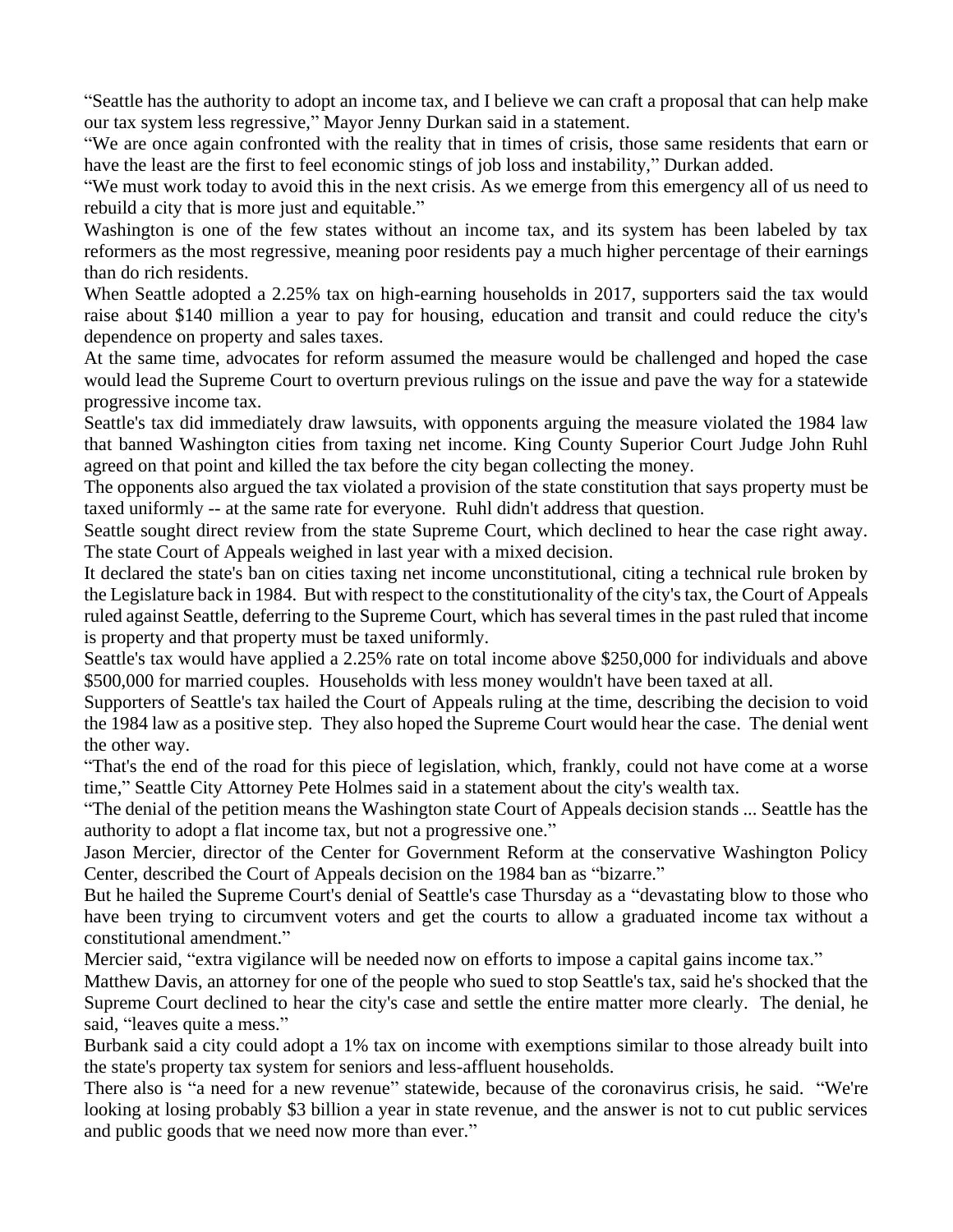During the recent Legislative session, state lawmakers didn't advance bills that would have reenacted the 1984 ban.

#### **WEST SEATTLE BRIDGE WAS ON ROAD TO COLLAPSE REPORTS SHOW**

Before contractors can reinforce and repair the cracked West Seattle Bridge, the city first needs to confirm it won't fall. Fast-moving diagonal cracks on the girder walls, which branched out by 2 feet in early March, aren't the only source of worry. Consulting engineers last month also noticed crack patterns along the ceilings and floor with the hollow girders, according to one of 14 records according to the city. Engineers from the firm WSP saw the cracks were quickly converging — and if the cracks were to meet, the bridge could fall. "Our biggest concern has become that the extent and rate of cracking near the quarter points of the main span could lead to collapse in the near future if strengthening is not implemented quickly," said a March 20 [message from WSP engineer Greg Banks](https://www.seattle.gov/Documents/Departments/SDOT/BridgeStairsProgram/West%20Seattle%20Bridge/2020-03-20_WSP_WestSeattleBridge_UpdatedRecommendations.pdf) to Matt Donahue, director of road structures for the Seattle Department of Transportation (SDOT). Banks also cites a professor from the University of Toronto who agreed patterns were "consistent with reaching a collapse mechanism. It is not anticipated that a collapse mechanism is imminent." A hand-drawn diagram depicts 12 locations of cracking, all diagonal and parallel. Some cracks advanced within 11 inches of the top of the girders, which run lengthwise under the bridge deck.

A report on collapse risk, requested by Mayor Jenny Durkan, is already in draft form and should be done within a couple of weeks, Donahue said last week. The department hasn't released a detailed work order or itemized cost for the collapse-risk analysis, to be done under WSP's February 2017 contract for citywide on-call design services. "We will also model worst-case scenarios so that we can identify early warning signs and implement additional safeguards to catch any issues before it is too late," SDOT spokesman Ethan Bergerson said. A few cracks have proliferated even since March 23<sup>rd</sup>, the day the bridge was [abruptly closed.](https://www.seattletimes.com/seattle-news/transportation/the-west-seattle-bridge-closes-tonight-for-major-repairs-that-could-take-several-weeks/) "We have discovered one new crack, and a few other cracks have grown by a few inches," Bergerson said last week.

However, Donahue said, that based on his near daily visits to the girders, the additional cracking occurred almost entirely on March 23rd, between his morning phone call to recommend the emergency closure and when the bridge was barricaded between 7 p.m. and 8 p.m.

"It happened within several hours in a day that the cracks propagated," he said, reinforcing his view the traffic shutdown worked effectively to avert more damage. "Right now, my degree of confidence about the bridge being able to support its weight is unchanged," he said.

He said SDOT hasn't yet devised its strategy for short-term "shoring" to brace the bridge until repairs can be done over several months. The bridge's 590-foot-long concrete arch towers 140 feet over Duwamish Waterway, where any marine blockages need Coast Guard permission. Other newly released documents show that as far back as 2014, experts couldn't clearly diagnose why cracks were appearing in a structure only 30 years old. They even mentioned repair ideas — not because they feared disaster, but to preserve the structure's life span of 75 years or so.

Cracks proliferated symmetrically in the twin girders, 112 feet shoreward from the middle of the bridge. Those hot spots can now be easily seen by travelers, because SDOT in 2019 slathered amber-tinted epoxy patches on the exterior, including superficial cracks, to seal out rainwater.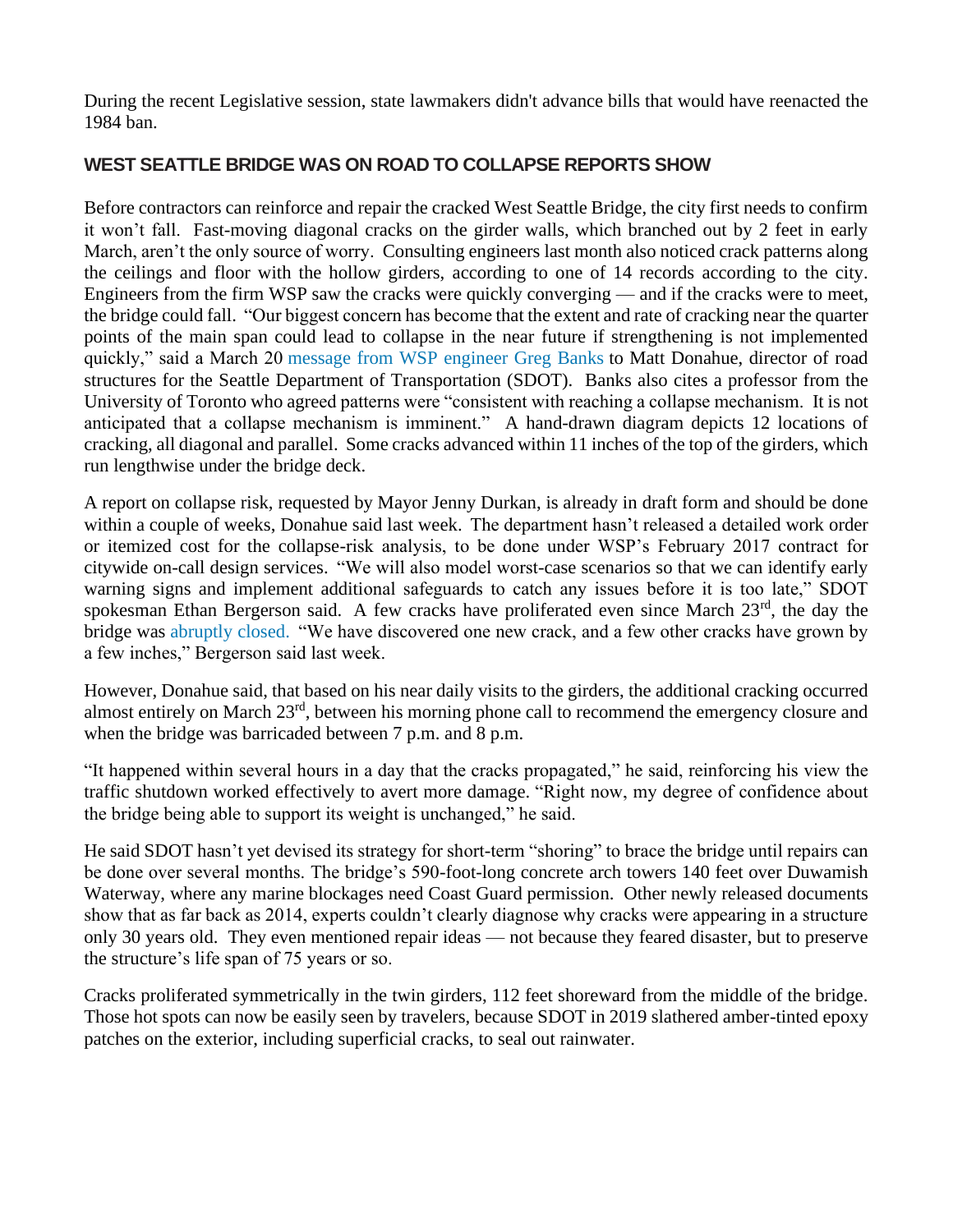

### **TAKE A TWO MINUTES–**

We leave you with something new and different to this newsletter. With so many of us stuck inside and missing the outdoors we turn it over to "A moment in Nature," regularly featured on CBS Sunday Morning. This week takes us to Canaveral Marshes Conservation Area along the St. Johns River in Florida, a safe harbor for bald eagle fledglings getting their start in life. <https://www.cbsnews.com/video/nature-bald-eagle-fledglings/>

**ON THIS DAY IN HISTORY 1997–** 21-year-old Tiger Woods wins the prestigious Masters Tournament by a record 12 strokes in Augusta, Georgia. It was Woods' first victory in one of golf's four major championships—the U.S. Open, the British Open, the PGA Championship, and the Masters—and the greatest performance by a professional golfer in more than a century. It also made him the youngest golfer by two years to win the Masters and the first person of Asian or African heritage to win a major.